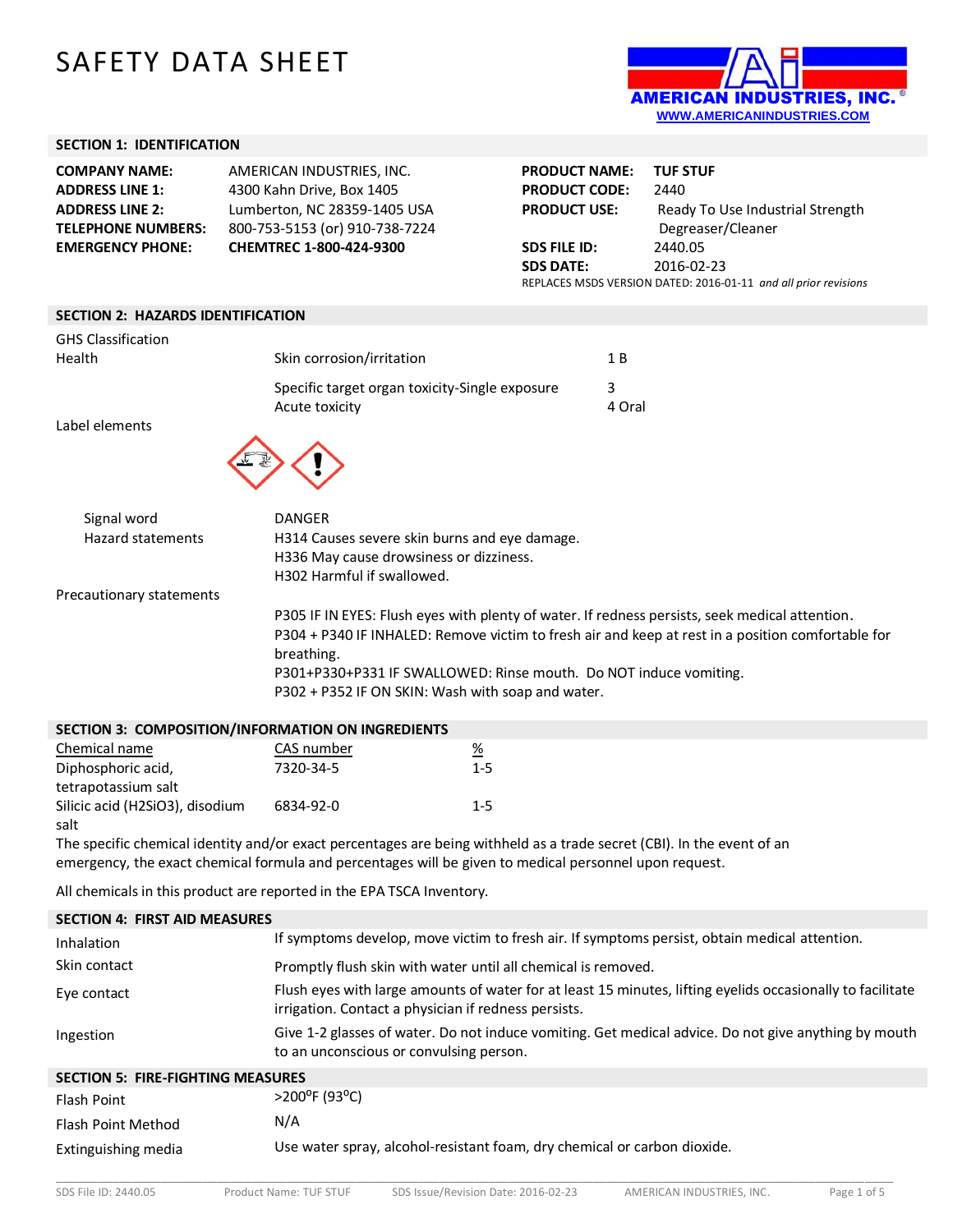| Unsuitable extinguishing media   | Not applicable.                                                                                                  |
|----------------------------------|------------------------------------------------------------------------------------------------------------------|
| Hazardous combustion<br>products | Not applicable.                                                                                                  |
| Special exposure hazards         | None.                                                                                                            |
| Special protective equipment     | Full protective clothing and approved self-contained breathing apparatus required for firefighting<br>personnel. |

#### **SECTION 6: ACCIDENTAL RELEASE MEASURES**

Personal Precautionary Measures: Use appropriate protective equipment. (See Section 8.) Do not get into eyes, skin, or clothing. Wear respiratory protection. Avoid breathing vapors. Ensure adequate ventilation.

Environmental Precautionary Measures: Do not empty into drains.

Methods and Materials for Containment and Cleanup: Soak up residue with an absorbent such as clay or sand. Place in a nonleaking container for proper disposal according to Federal, State, and Local regulations. Do not discharge into waterways or sewage systems.**7**

#### **SECTION 7: HANDLING AND STORAGE**

Handling Use in a well-ventilated area. Do not breathe vapors. Do not get on skin, eyes, or clothing.

Storage Keep from freezing. Store between 50<sup>o</sup>F (10<sup>o</sup>C) and 80<sup>o</sup>F (27<sup>o</sup>C). Keep container closed and in a wellventilated area.

## **SECTION 8: EXPOSURE CONTROLS/PERSONAL PROTECTION**

Engineering Controls: Use in well ventilated area.

Personal Protective Equipment: Safety Glasses, Gloves

Diphosphoric acid, tetrapotassium salt (7320-34-5) 1-5%: No data available

Silicic acid (H2SiO3), disodium salt (6834-92-0) 1-5%: No data available

# **SECTION 9: PHYSICAL AND CHEMICAL PROPERTIES**

| Color                                       | Green liquid                     |
|---------------------------------------------|----------------------------------|
| <b>Physical State</b>                       | Liquid                           |
| Odor                                        | Strawberry                       |
| Flash point                                 | >200°F (93°C)                    |
| Flammability                                | Not available.                   |
| <b>Partition Coefficient</b>                | Not available.                   |
| <b>Boiling point</b>                        | 212°F (100°C)                    |
| Melting point/freezing point                | Not available.                   |
| Auto-ignition temperature                   | Not available.                   |
| Vapor pressure                              | Not available.                   |
| Vapor density (Air-1)                       | Not available.                   |
| Specific gravity/Density                    | 1.05                             |
| Viscosity                                   | Not available.                   |
| Water solubility                            | Soluble in water.                |
| рH                                          | $>12$                            |
| Evaporation rate (Water=1)                  | 1                                |
| Decomp Temp                                 | Not available.                   |
| <b>SECTION 10: STABILITY AND REACTIVITY</b> |                                  |
| Chemical stability                          | Stable.                          |
| Conditions to avoid                         | Open flame and heat; freezing.   |
| Materials to avoid                          | Strong oxidizing agents.         |
| Hazardous decomposition                     | Carbon dioxide, carbon monoxide. |
| Hazardous polymerization                    | Will not occur.                  |
|                                             |                                  |

#### **SECTION 11: TOXICOLOGICAL INFORMATION**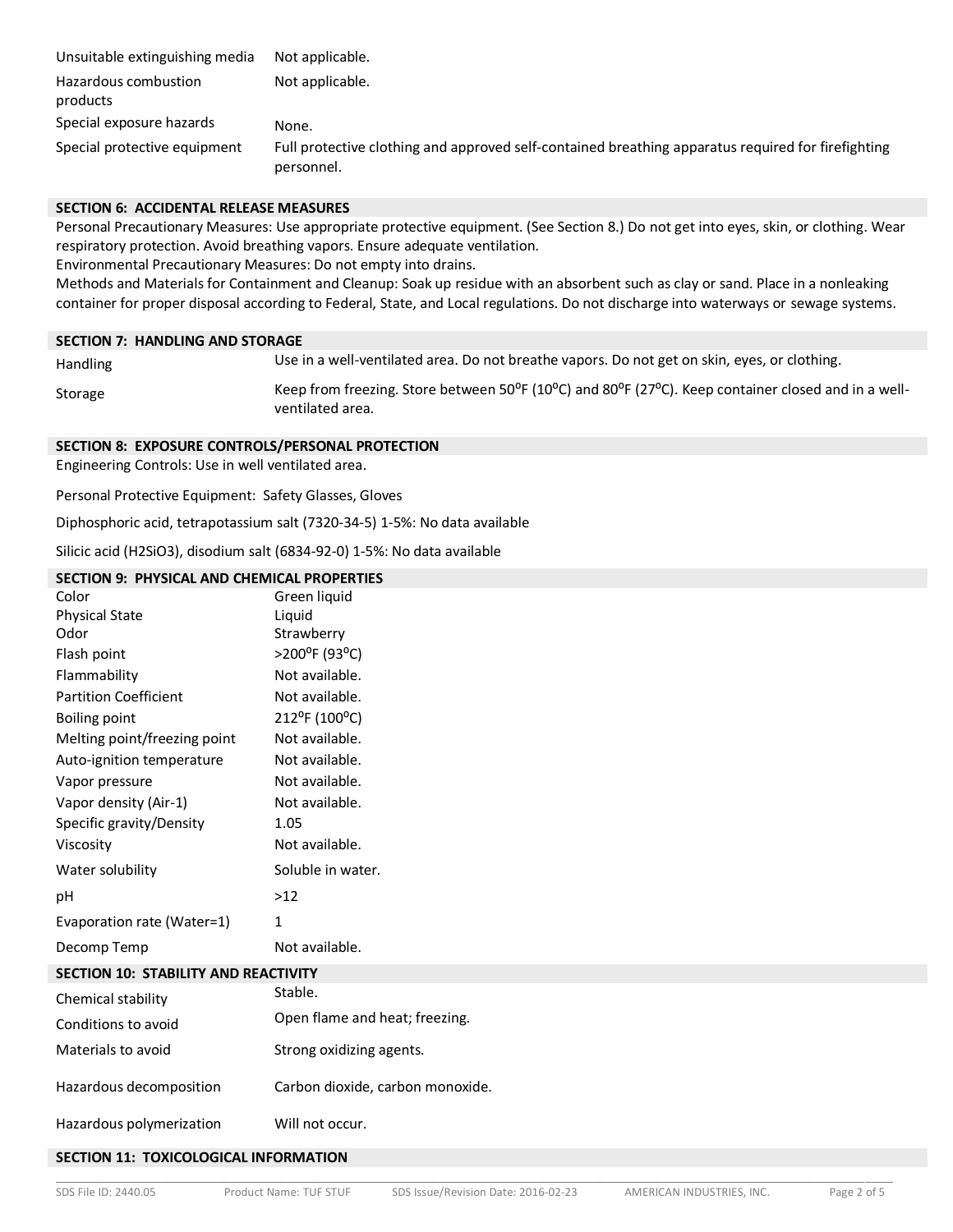| Diphosphoric acid,<br>tetrapotassium salt<br>Information on toxicological effects | 7320-34-5                                                 | $1 - 5%$                                                                                                                                                                                                   |
|-----------------------------------------------------------------------------------|-----------------------------------------------------------|------------------------------------------------------------------------------------------------------------------------------------------------------------------------------------------------------------|
| Acute toxicity                                                                    |                                                           |                                                                                                                                                                                                            |
| Oral LD50 Inhalation LC50<br>Dermal LD50 LD50 Dermal -<br>rabbit                  | $> 4,640$ mg/kg                                           | Remarks: Prolonged skin contact may cause skin<br>irritation and/or dermatitis.                                                                                                                            |
| Other information on acute<br>toxicity                                            | No data available                                         |                                                                                                                                                                                                            |
| Skin corrosion/irritation                                                         | No data available                                         |                                                                                                                                                                                                            |
| Serious eye damage/eye<br>irritation                                              | No data available                                         |                                                                                                                                                                                                            |
| Respiratory or skin<br>sensitization                                              | No data available                                         |                                                                                                                                                                                                            |
| Germ cell mutagenicity                                                            | No data available                                         |                                                                                                                                                                                                            |
| Carcinogenicity                                                                   |                                                           |                                                                                                                                                                                                            |
| <b>IARC</b>                                                                       | probable, possible or confirmed human carcinogen by IARC. | No component of this product presents at levels greater than or equal to 0.1% is identified as                                                                                                             |
| <b>ACGIH</b>                                                                      | carcinogen or potential carcinogen by ACGIH.              | No component of this product presents at levels greater than or equal to 0.1% is identified as a                                                                                                           |
| <b>NTP</b>                                                                        | known or anticipated carcinogen by NTP.                   | No component of this product presents at levels greater than or equal to 0.1% is identified as a                                                                                                           |
| <b>OSHA</b>                                                                       | carcinogen or potential carcinogen by OSHA.               | No component of this product presents at levels greater than or equal to 0.1% is identified as a                                                                                                           |
| Reproductive toxicity                                                             | No data available                                         |                                                                                                                                                                                                            |
| Teratogenicity                                                                    | No data available                                         |                                                                                                                                                                                                            |
| Specific target organ toxicity                                                    | Single Exposure-No data available                         | Repeated Exposure-No data available                                                                                                                                                                        |
| Aspiration hazard                                                                 | No data available                                         |                                                                                                                                                                                                            |
| Potential health effects                                                          | irritation.                                               | Inhalation-May be harmful if inhaled. Causes respiratory tract irritation. Ingestion-May be harmful if<br>swallowed. Skin-May be harmful if absorbed through skin. Causes skin irritation. Eyes-Causes eye |
| Signs and symptoms of<br>exposure                                                 | thoroughly investigated.                                  | To the best of our knowledge, the chemical, physical, and toxicological properties have not been                                                                                                           |
| Synergistic effects                                                               | No data available                                         |                                                                                                                                                                                                            |
| Additional information                                                            | RTECS: JL6735000                                          |                                                                                                                                                                                                            |
| Silicic acid (H2SiO3), disodium<br>salt                                           | 6834-92-0                                                 | 1-5%                                                                                                                                                                                                       |
| Information on toxicological effects                                              |                                                           |                                                                                                                                                                                                            |
| Acute toxicity                                                                    |                                                           |                                                                                                                                                                                                            |
| LD5 Oral                                                                          | Rat                                                       | $1,153$ mg/kg                                                                                                                                                                                              |
| Inhalation                                                                        | No data available                                         |                                                                                                                                                                                                            |
| Dermal                                                                            | No data available                                         |                                                                                                                                                                                                            |
| Skin corrosion/irritation                                                         | No data available                                         |                                                                                                                                                                                                            |
| Serious eye damage/eye<br>irritation                                              | No data available                                         |                                                                                                                                                                                                            |
| Respiratory or skin<br>sensitization                                              | No data available                                         |                                                                                                                                                                                                            |
| Germ cell mutagenicity                                                            | No data available                                         |                                                                                                                                                                                                            |
| Carcinogenicity                                                                   |                                                           |                                                                                                                                                                                                            |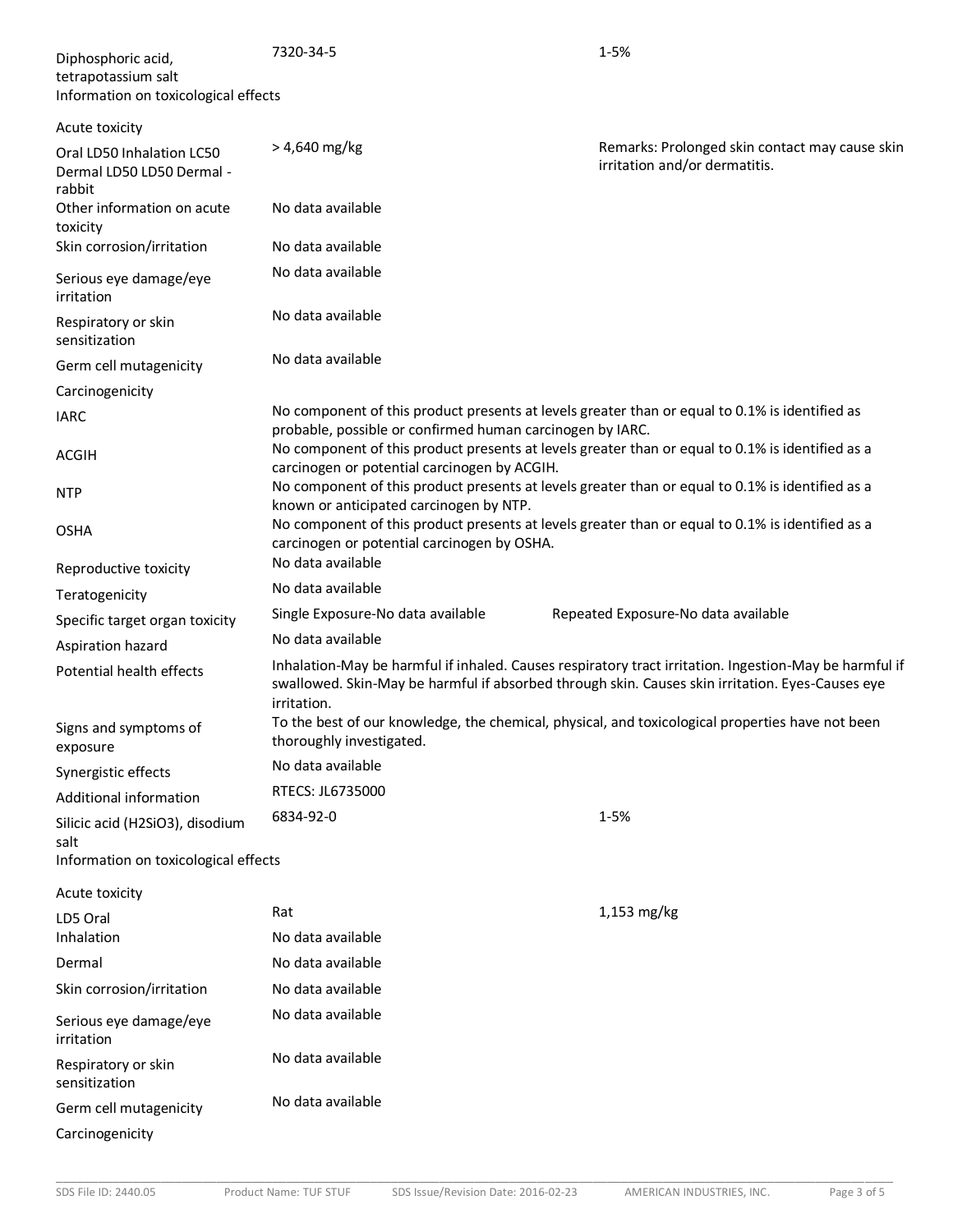| <b>IARC</b>                    | No component of this product presents at levels greater than or equal to 0.1% is identified as<br>probable, possible or confirmed human carcinogen by IARC.                                                                                |                                     |
|--------------------------------|--------------------------------------------------------------------------------------------------------------------------------------------------------------------------------------------------------------------------------------------|-------------------------------------|
| ACGIH                          | No component of this product presents at levels greater than or equal to 0.1% is identified as a<br>carcinogen or potential carcinogen by ACGIH.                                                                                           |                                     |
| <b>NTP</b>                     | No component of this product presents at levels greater than or equal to 0.1% is identified as a<br>known or anticipated carcinogen by NTP.                                                                                                |                                     |
| <b>OSHA</b>                    | No component of this product presents at levels greater than or equal to 0.1% is identified as a<br>carcinogen or potential carcinogen by OSHA.                                                                                            |                                     |
| Reproductive toxicity          | No data available                                                                                                                                                                                                                          |                                     |
| Reproductive toxicity-rat-oral | Effects on Newborn: Stillbirth. Effects on Newborn: Live birth index (# fetuses per litter; measured<br>after birth). Effects on Newborn: Weaning or lactation index (e.g., # alive at weaning per # alive at<br>day 4). no data available |                                     |
| Specific target organ toxicity | Single Exposure-May cause respiratory irritation                                                                                                                                                                                           | Repeated Exposure-No data available |
| Aspiration hazard              | No data available                                                                                                                                                                                                                          |                                     |
| Additional information         | RTECS: VV9275000                                                                                                                                                                                                                           |                                     |
|                                | Dupping sangating Caugh ukasaing lappatitis Chaptuses of broath species inflommation and selected of the lapper species                                                                                                                    |                                     |

Burning sensation, Cough, wheezing, laryngitis, Shortness of breath, spasm, inflammation and edema of the larynx, spasm, inflammation and edema of the bronchi, pneumonitis, pulmonary edema, Material is extremely destructive to tissue of the mucous membranes and upper respiratory tract, eyes, and skin.

| <b>SECTION 12: ECOLOGICAL INFORMATION</b>                                         |                   |                                                                                                                       |
|-----------------------------------------------------------------------------------|-------------------|-----------------------------------------------------------------------------------------------------------------------|
| Diphosphoric acid,<br>tetrapotassium salt<br>Information on ecological<br>effects | 7320-34-5         | $1 - 5%$                                                                                                              |
| Toxicity                                                                          | No data available |                                                                                                                       |
| Persistence and degradability                                                     | No data available |                                                                                                                       |
| Bio-accumulative potential                                                        | No data available |                                                                                                                       |
| Mobility in soil                                                                  | No data available |                                                                                                                       |
| PBT and vPvB assessment<br>PBT/vPvB assessment                                    | No data available |                                                                                                                       |
| Other adverse effects                                                             | No data available |                                                                                                                       |
| Silicic acid (H2SiO3), disodium<br>salt<br>Information on ecological<br>effects   | 6834-92-0         | $1 - 5%$                                                                                                              |
| Toxicity                                                                          | No data available |                                                                                                                       |
| Persistence and degradability                                                     | No data available |                                                                                                                       |
| Bio-accumulative potential                                                        | No data available |                                                                                                                       |
| Mobility in soil                                                                  | No data available |                                                                                                                       |
|                                                                                   |                   | Besults of BBT and vByB according t BBT (vByB according not qualiphly ac chamical cafety according that roquired last |

Results of PBT and vPvB assessment PBT/vPvB assessment not available as chemical safety assessment not required/not conducted Other adverse effects No data available

# **SECTION 13: DISPOSAL CONSIDERATIONS**

Empty Containers: If empty container retains product residue, all label precautions must be observed. Dispose of unused product prior to disposing of empty container.

Disposal Considerations of Substance: Do not discharge into waterways or sewage systems. Transport with all closures in place. Return for reuse or dispose of according to national, local, and state regulations.

# **SECTION 14: TRANSPORT INFORMATION**

UN3266, Corrosive liquid, basic, inorganic, n.o.s., 8, PGIII, (Sodium metasilicate solution) Marine Pollutant No.